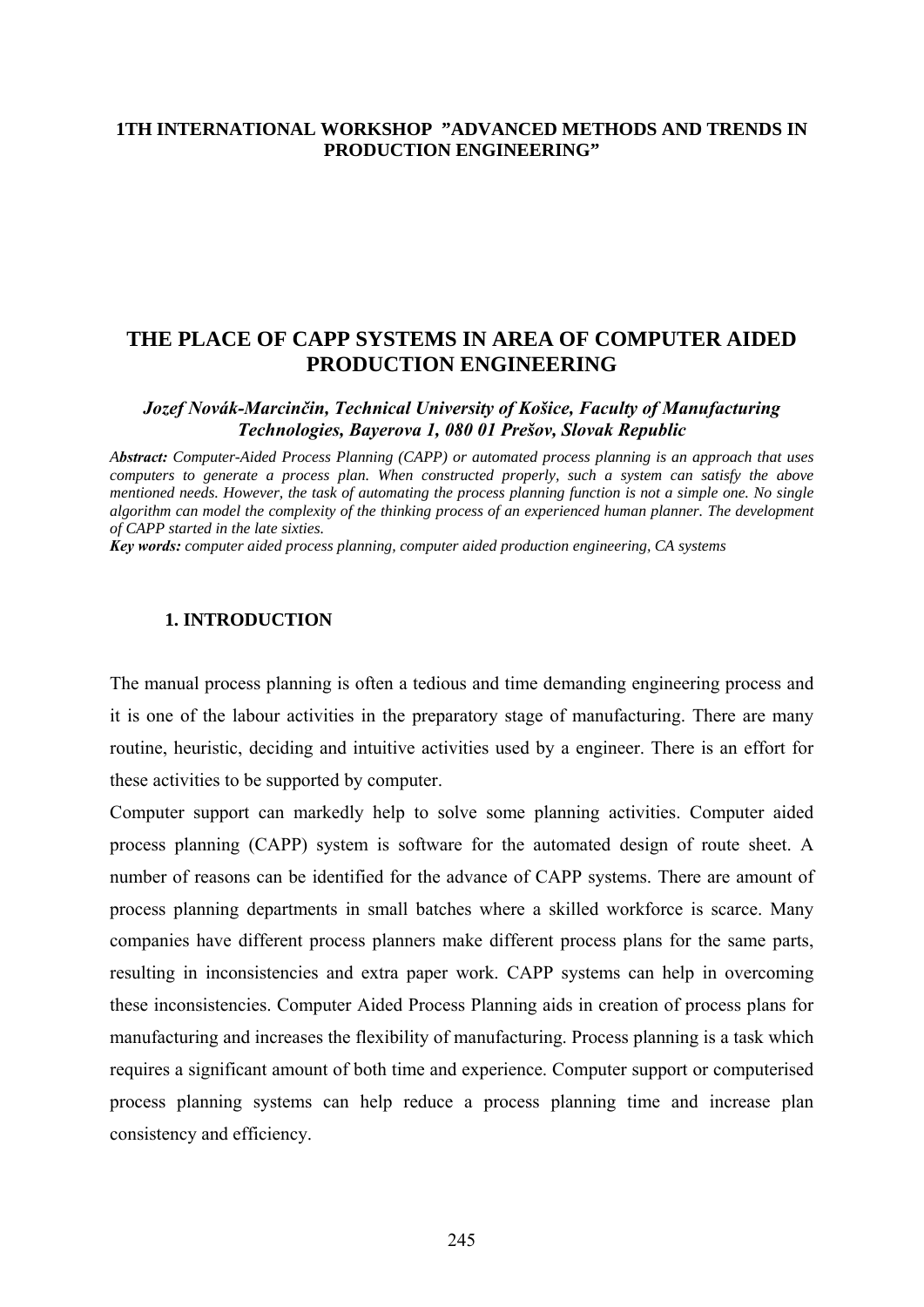#### **2. COMPUTER AIDED PROCESS PLANNING (CAPP)**

The computer aided process planning (CAPP) represents the implemented methodology of process planning in the software package. The CAPP includes all process planning activities needful to realize of the design of the process plan. The CAPP system has to solve the planning activities such as selection of machining operations, selection of machine and cutting tools etc.

The CAPP is concerned with the preparation of a route sheet for the engineering drawing. The part must be interpreted in terms of manufacturing process to be used. The route sheet is a listing of the sequence of operations. Closely related to the process planning are the functions of determining appropriate cutting conditions for the machining operations and setting the time standards for the operations [1].

The CAPP is often a heart of the CA systems in the engineering enterprise. Input for the CAPP system is output from the CAD system. Output from the CAPP system is at the same time especially the input for the CAM system. One can often to meet the integrated the CAD/CAPP and the CAPP/CAM.

Early attempts to automate process planning consisted primarily of building computer aided systems for report generation, storage, and retrieval of plans. A database system with a standard form editor is what many early systems encompassed. Formatting of plans was performed automatically by the system. Process planners simply filled in the details. The storage and retrieval of plans are based on part number, part name, or project ID. When used effectively, these systems can save up to 40% of a process planner's time. Recent developments in computer-aided process planning have focused on eliminating the process planner from the entire planning function. Computer-aided process planning can reduce some of the decision making required during a planning process. It has the following advantages:

- 1. It can reduce the skill required of a planner.
- 2. It can reduce process-planning time.
- 3. It can reduce both process-planning and manufacturing costs.
- 4. It can create more consistent plans.
- 5. It can produce more accurate plans.
- 6. It can increase productivity.

The benefits of computer-aided process-planning systems have been documented.

Two approaches for computer-aided process planning have been pursued: variant and generative. The variant approach uses library retrieval procedures to find standard plans for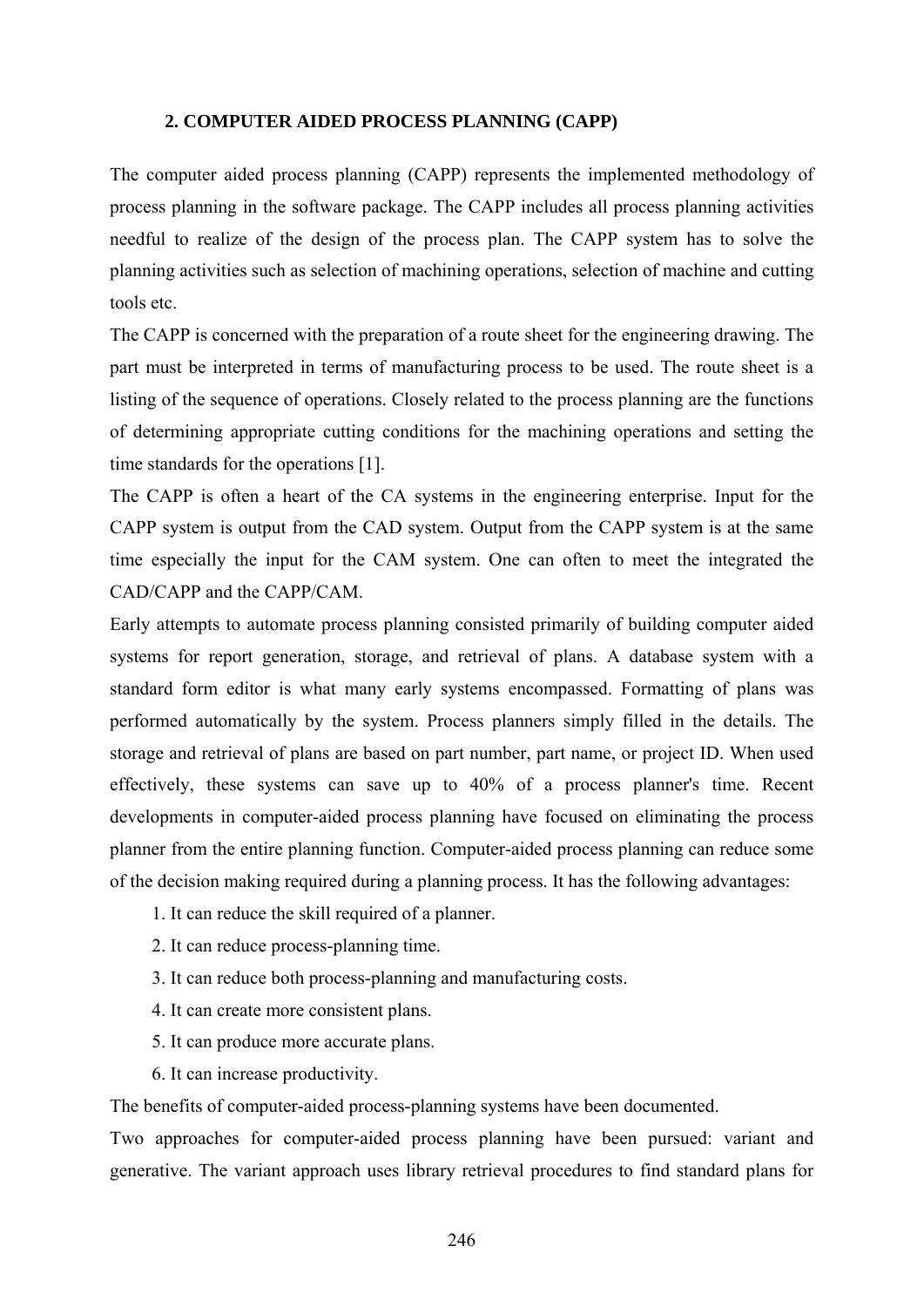similar components. The standard plans are created manually by process planners. The generative approach is considered more advanced as well as more difficult to develop. In a generative process-planning system, process plans are generated automatically for new components without referring to existing plans. The details of these two approaches are discussed in the following sections. Fig. 1 represents the structure of a complete computeraided process planning system. Although no existing turnkey system integrates all of the functions shown in the figure (or even a goodly portion of them), it illustrates the functional dependencies of a complete process-planning system. It also helps to illustrate some of the constraints imposed on a process-planning system (e.g., available machines, tooling, and jigs).



Fig. 1 Process planning modules and databases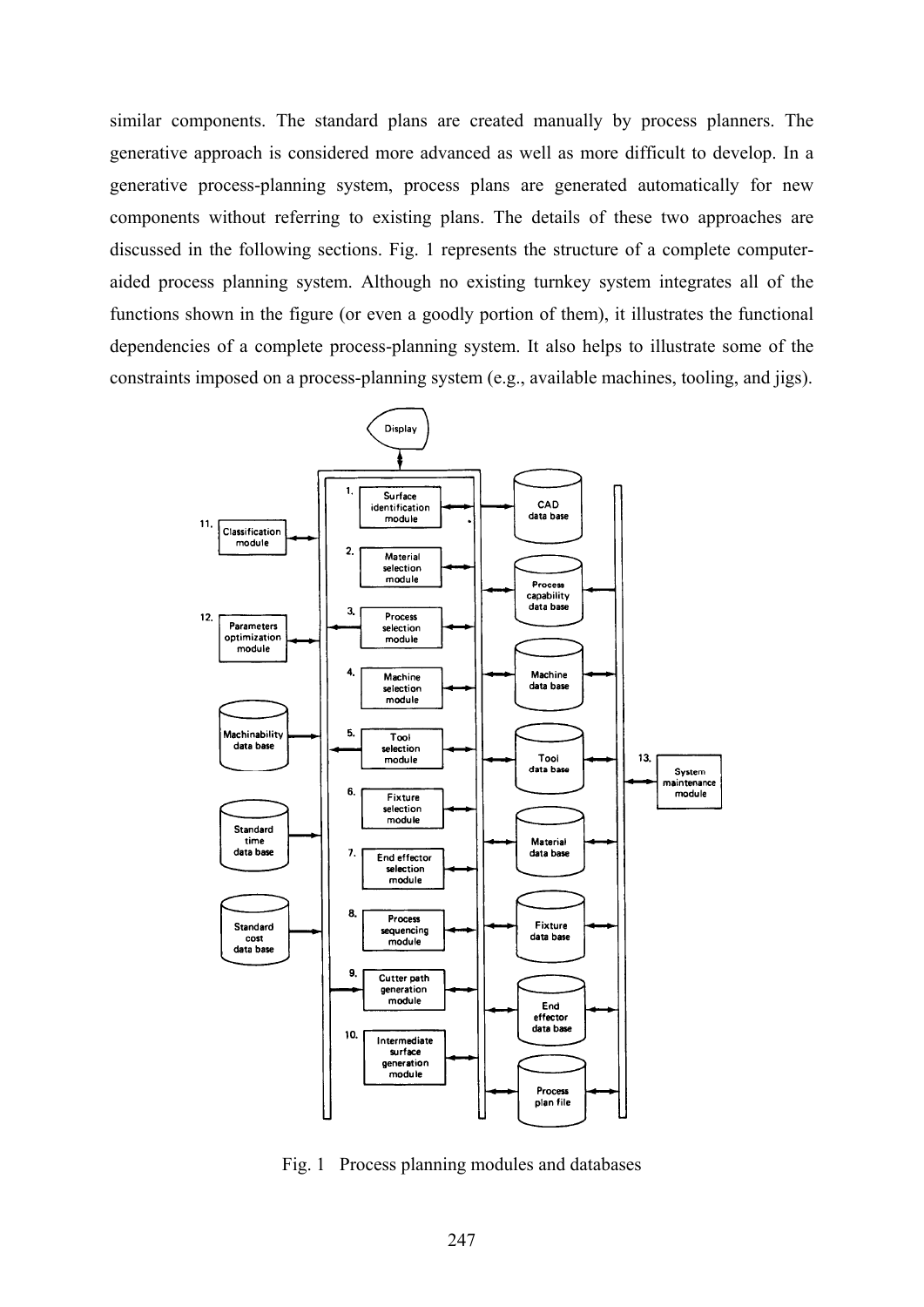In Fig. 1, the modules are not necessarily arranged based on importance or decision sequence. The system monitor controls the execution sequence of the individual modules. Each module may require execution several times in order to obtain an "optimum" process plan. Iterations are required to reach feasibility as well as good economic balance [2].

Process planning is the critical bridge between design and manufacturing. Design information can be translated into manufacturing language only through process planning. Today, both computer-aided design (CAD) and manufacturing (CAM) have been implemented. Integrating, or bridging, these functions requires automated process planning.

#### **3. PLACE OF CAPP IN COMPUTER AIDED PRODUCTION ENGINEERING**

Computer Aided Production Engineering (CAPE) is a subsystem of the system CIM including the computer aided systems of all activities connected with realization of product manufacturing (programming of manipulation, machine tools, transport and store devices, measuring, testing and diagnose of parts and assembled product). This stage of computer aided systems in complex CIM fluently establish on applicaton of computer aided systems in technical (construction and technological) preparing of production and is inevitable for secure of concurrent engineering conditions.

Main subsystems of Computer Aided Production Engineering can be [4]:

1. CAM - Computer Aided Manufacturing.

 These are systems enabling data and programme preparation for controlling of NC machines in automated production of mechanical parts, full assemblies, electronic circuits, etc, which use geometry and other data acquired during period of CAD design.

2. CARC - Computer Aided Robot Control.

 It is a part of off-line robot and manipulator programming, when programme of robot activities is prepared apart from working-place, in computer. After simulation and optimising of activities of the model of automated working-place with robot, the system creates controlling programme, which is possible to be used for concrete robot control system after postprocessing.

3. CATS - Computer Aided Transport and Store.

 These systems enable computer programming of activities of automated work-in-process transport performed mainly by inductive transport, but also by portal transport systems, by cylindrical and other conveyors and also by automated way of storage using high-shelf automated systems.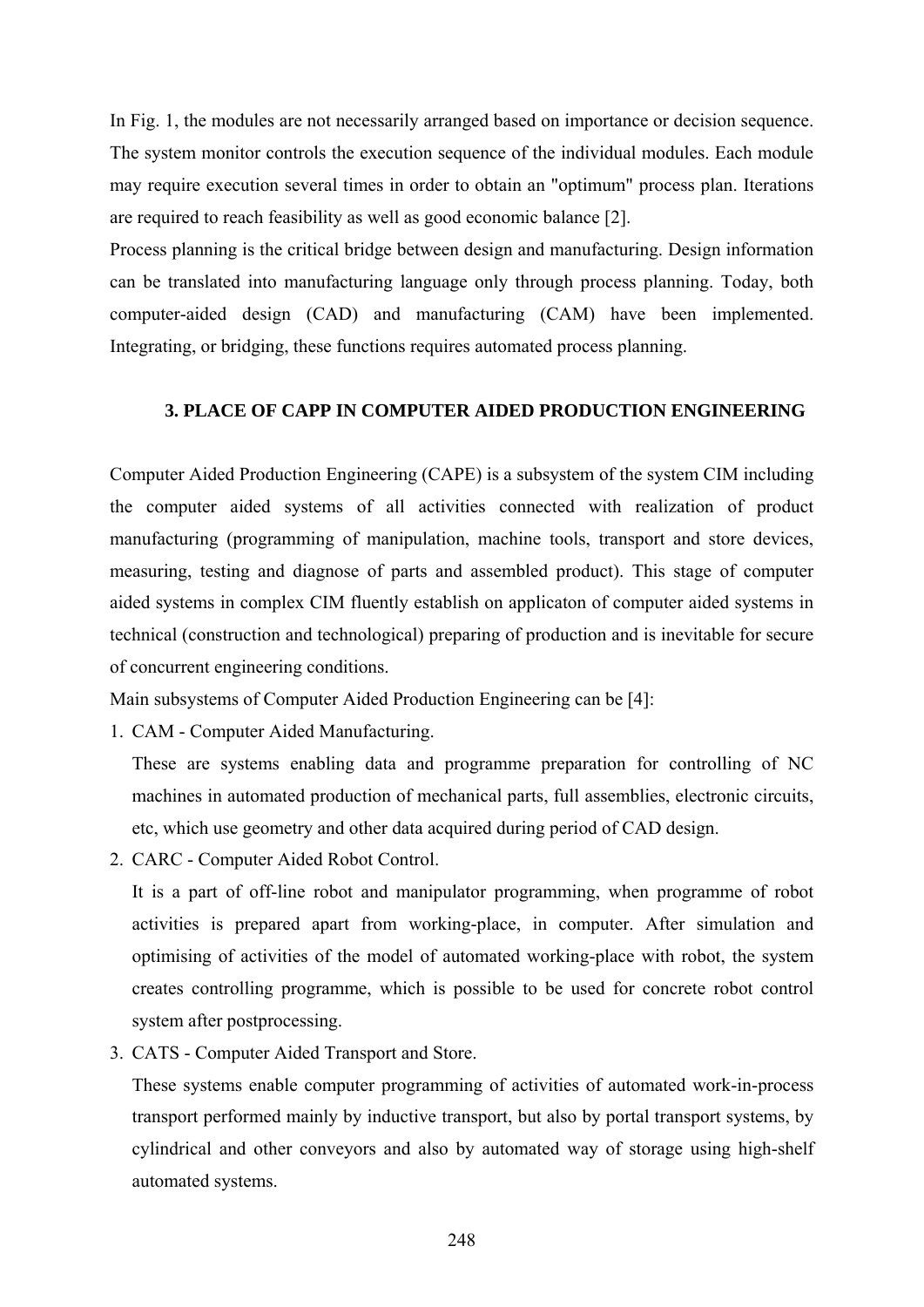4. CAT - Computer Aided Testing.

 Mainly, it is controlling and manipulating with 3-axis measurement machines by computer, programming of automated measurement stands, computer evaluation of measured data, etc.

5. CAA - Computer Aided Assembly.

 It represents last period in process of completely automated realisation of the product composed from several parts and it includes such areas of computer support as, for example, programming of automated assembly machines, flexible assembly equipment, exploitation of special virtual reality systems determined for assembly technology planning, which can verify suitability and optimal composition of assembled components, suitability of manual assembling and ergonomic aspects of manual assembling (for example to ensure enough free space for hand of the worker in order to manipulate with assembled part without problems).

The enabling technologies for CAPE (Computer Aided Production Engineering) emerged only in the mid-'80s. Simulation, advanced graphics, motion emulation and powerful computers to support them all matured to the extent that CAPE technology could be brought into economically justifiable use [3].

However because these automated tools become industrial standards nowadays, manufacturers have to look elsewhere to maintain improvement and competitive edge. This is the reason why many top manufacturers are increasing their use of Computer Aided Production Engineering (CAPE) tools as part of Computer Integrated Manufacturing (CIM).

Computer Integrated Manufacturing (CIM) represents the integration of traditional production and engineering technologies with the computer technology, which enable the automation all activities from product design to their expedition (design of products, creation of technological procedures, production planning, operative control, manufacturing of products, quality control, assembly, packaging, expedition, etc.), with goal to bring down of the material and energy pretension, to increase of work productivity, to bring down of supplies, to shorten of development and production time, to increase of time and power utilize of production devices and ti increase of products quality [3, 4]. The strategy of complex computer integration is not only goal, but in many firms it is also reality. The CIM systems in most cases is not represented by complex wholes, or they are compile by integration of partial automated systems - CA systems (Computer Aided Systems), composition which is shown on Fig. 2.